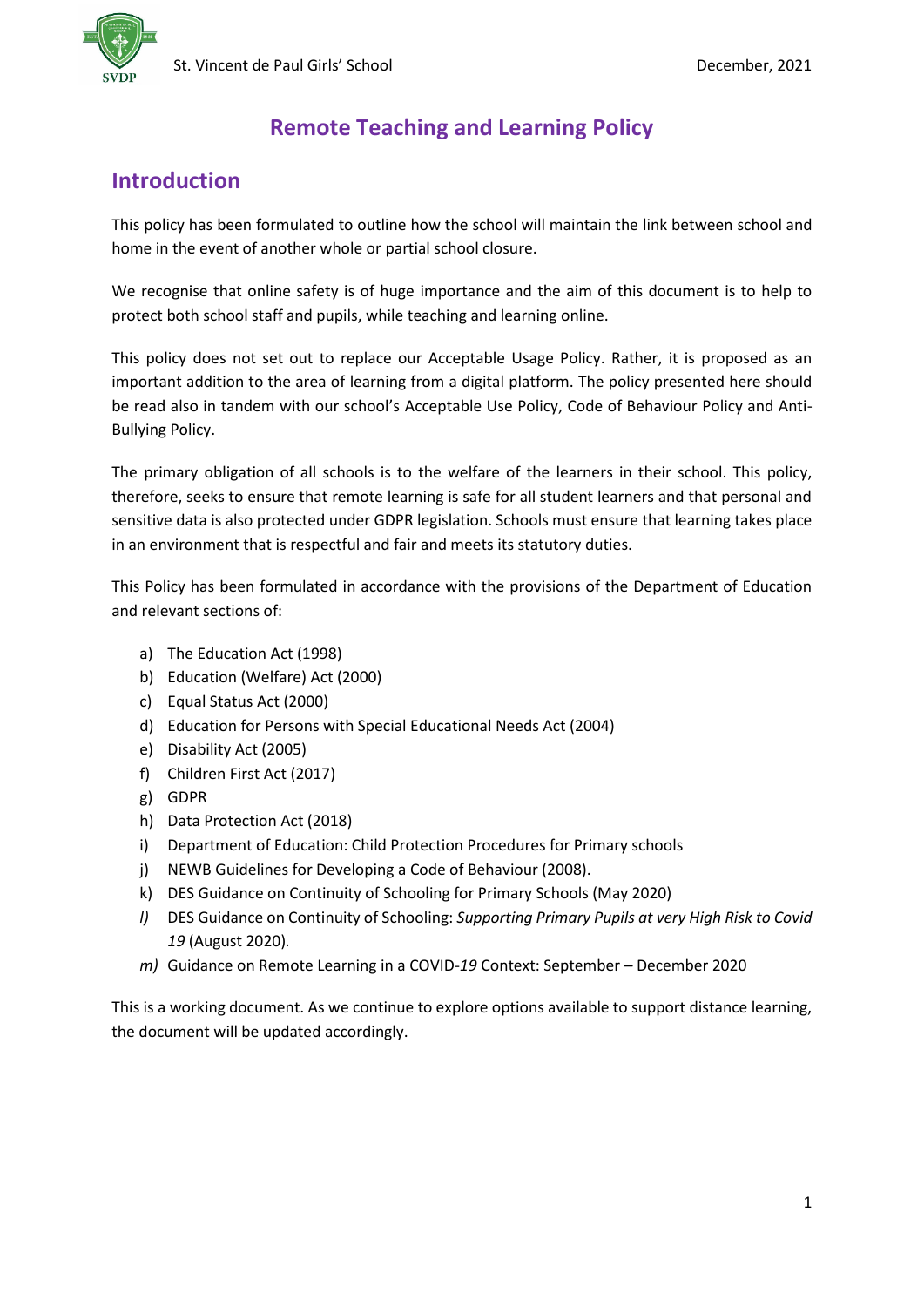

# **Context**

Teaching and Learning is always evolving, especially, as we move deeper into the 21st century. Developments in IT provide us all with great opportunities as learners and teachers. Never before has there been greater scope to learn using technology and it continues to change the learning relationship between teachers and students. Advances in technology mean that assignments can be delivered remotely and that greater access to information on the internet affords the opportunities for real learning to take place under the watchful and professional guidance of the teacher. However, whether a child is being directed remotely or via a traditional classroom environment, it is very important that all partners are aware that once a learning exchange takes place between a student and teacher, whether at home or school, the same rules apply i.e. the school's Code of Positive Behaviour and all of the school's policies apply.

We recognise that online collaboration is essential for distance learning and that families are in favour of increased opportunities to maintain the connection between school and home. St Vincent de Paul Girls' School uses child friendly, online tools, which assist in providing more effective teaching and learning, while also enabling greater communication between staff, families and students.

# **Aims of this policy**

The aims of this policy are in line with current government guidance on Remote Teaching and Learning:

- to support all pupils in their access to high-quality remote teaching and learning
- to provide a clear remote learning strategy, including how and when learning should be assigned remotely, how it will be communicated, how pupils will submit work and how they will receive feedback on submitted work
- to anticipate, identify and address any concerns associated with remote learning, relating to safeguarding, data protection, and health and safety
- to make staff, parental and pupil roles and responsibilities clear in relation to remote learning
- to declare the software and online tools approved for use by St Vincent de Paul Girls' School to support remote learning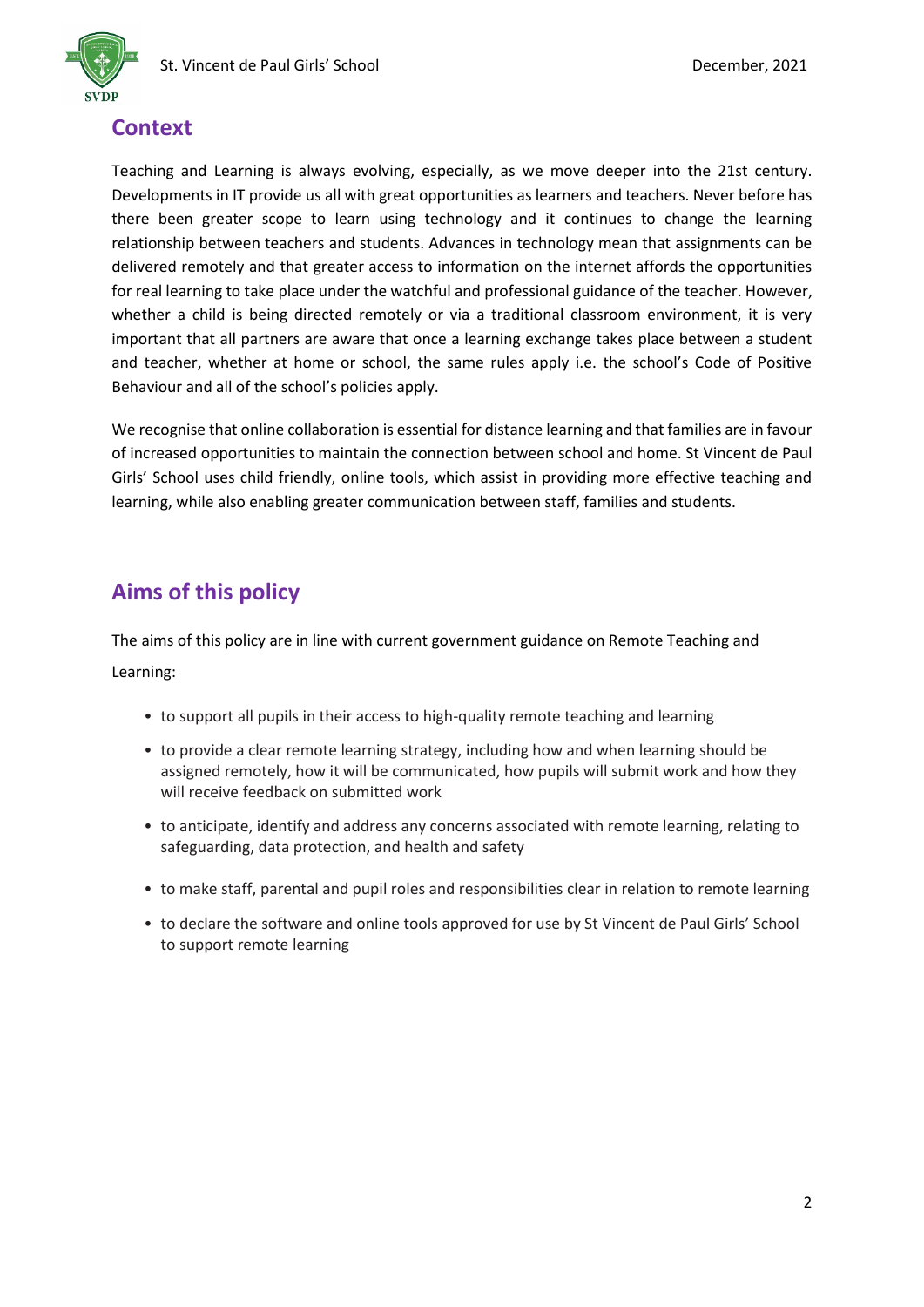

# **Guidelines for good online communication in St Vincent de Paul Girls' School**

- 1. Under no circumstances should pictures, screenshots or recordings be taken of video calls. The only device permitted is the device being used for online teaching and learning, no other devices are permitted. Therefore, the only communication permitted is between teacher and pupil(s) and vice versa.
- 2. Staff, families and students are expected to behave in an appropriate, safe, respectful and kind manner online.
- 3. It is the duty of parents/guardians to supervise children while they are working online and to ensure that any content submitted to their teacher is appropriate.
- 4. Staff members will communicate with pupils and their families via Google Classroom or through an established app (e.g. Seesaw) and occasionally through Zoom.
- 5. Students will only have access to chat rooms, discussion forums, messaging or other electronic communication that have been approved by the school and sanctioned by the class teacher, for example (Google Meet/Hangout, Zoom, Google Classroom).
- 6. These services, although not owned by St Vincent de Paul Girls School, form part of our web services and all content that is placed on these services falls under this policy.
- 7. Any electronic forms of communication will be for educational purposes and to allow for communication with families.
- 8. Students and staff will communicate using tools which have been approved by the school and of which parents have been notified (e.g. Google Classroom, Zoom)
- 9. Parental consent for a pupil to be set up on a communication forum, such as Google Classroom is assumed as the initial email with login details are sent to the parent's/ guardian's email. (this consent is also given by signing AUP policy).
- 10. For video/Zoom calls, parental permission is implied, as the link to a video call will be communicated via the parent/guardian's email address. Essentially, by virtue of the pupil logging on to the call, permission is assumed. Separate consent will be necessary where one to one sessions are appropriate (e.g for SET setting)
- 11. For security reasons, passwords will be provided to families, where applicable.
- 12. St Vincent de Paul Girls' School cannot accept responsibility for the security of online platforms, in the event that they are compromised.
- 13. It is the duty of the parents to supervise children on their end.
- 14. All communication with staff members must be from parents, not children. This can be done using email.
- 15. For face to face communication (video conferencing) the initial contact will be set up using the staff member's email and the parent's email
- 16. Although communication using a mobile phone is not the first resort, in the rare exception where it is necessary, staff members should change their settings on their phones so the recipient of the call sees "No caller ID".

St Vincent de Paul Girls' School will use online platforms for communicating and connecting with families/pupils. Our 'Remote Teaching and Learning Plan' will include a combination of assigned work, pre-recorded lessons (Google Classroom) and live sessions (Zoom), as appropriate.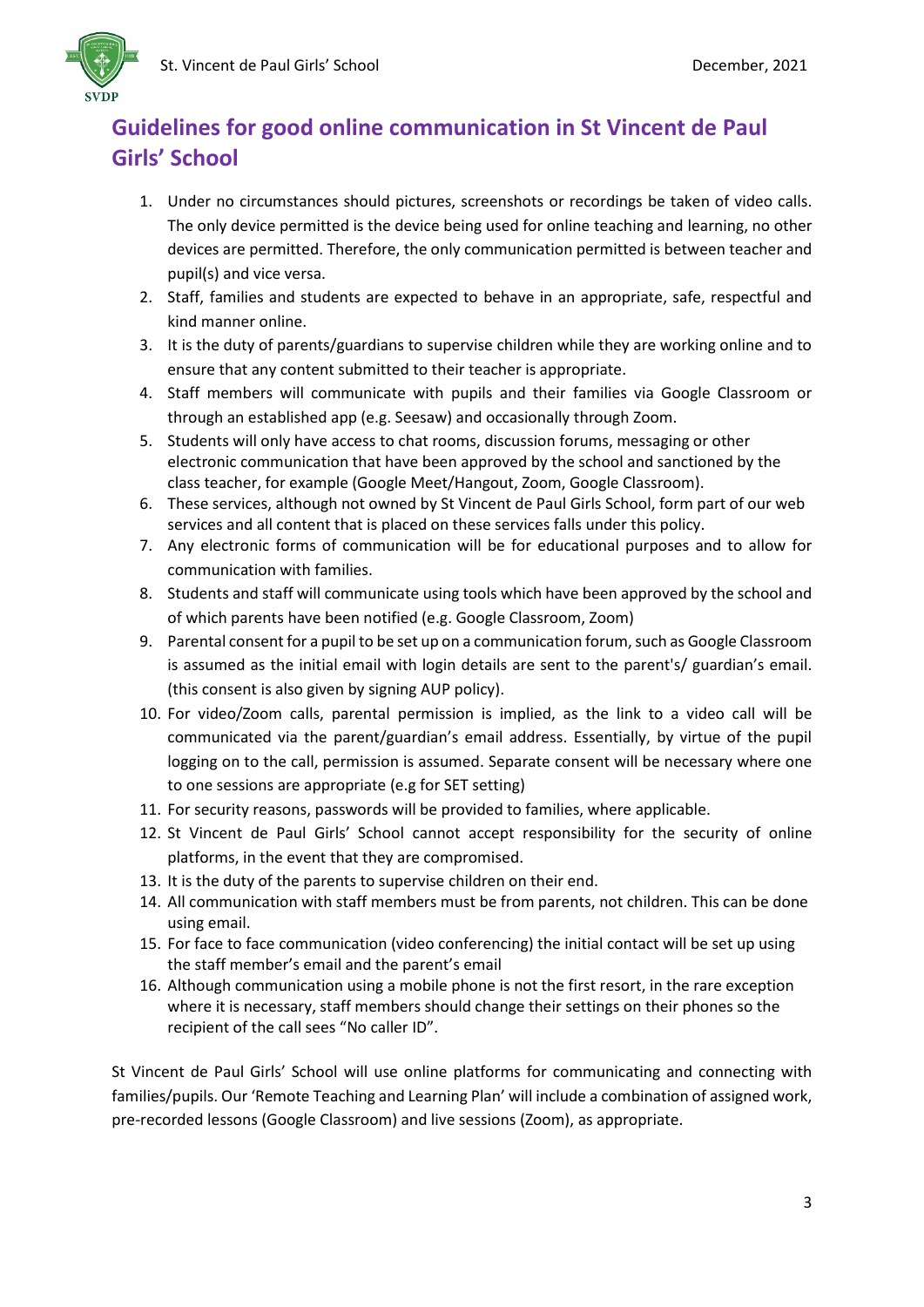

### **Media which the school will use**

### School App

Staff will communicate regularly with parents and pupils via the school App, Aladdin Connect and/or school email account. All families are asked to download the school app and to check it daily for updates and important information. All families are responsible for ensuring their details are up to date on Aladdin Connect.

Each teacher has been assigned a school email address through which he/she will communicate with parents/guardians and vice-versa. Parental queries will be addressed during school hours only (9:00am-2:40pm) and should relate strictly to your child's teaching and learning. As teachers are engaged in teaching and learning during the day they may not be in a position to reply on the same day. Every effort will be made to reply as soon as possible and these replies may be sent after the normal school day ends (no later than 4pm)

#### Seesaw

*Seesaw Class App* is not currently being used at St Vincent de Paul Girls as an interactive online learning tool. It may, however, be used by some classes to keep parents/guardians updated on news/photos etc. taking place in school - individual class teachers will communicate with parents if Seesaw is being used with their class. This app requires a QR which can be accessed through the school email. Parental consent is required prior to using this app. Each child will be assigned an individual access code. Unfortunately, single family log in is not facilitated on Seesaw.

### Google Classroom: (also includes Google Meet where appropriate)

Google Classroom is an online platform which enables our pupils to connect to their folder of work and it also allows access to their teacher during school hours. This will be the primary remote teaching and learning tool that will be used across the school. Work for the day will be made available by the teacher by 8pm on the previous evening. Teachers will communicate with pupils via Google Classroom during school hours and feedback will be provided during these times. As teachers are engaged in teaching and learning activities during the school day there may be times that feedback is provided later in the day. Some lessons will be pre-recorded and uploaded on Google Classroom. Parental consent is required prior to using this app – this is given as part of our AUP policy.

### Zoom

Zoom is a video-conferencing platform which will enable teachers, staff and pupils to connect via a live link. Teachers will connect with pupils regularly using pre-arranged Zoom Meetings.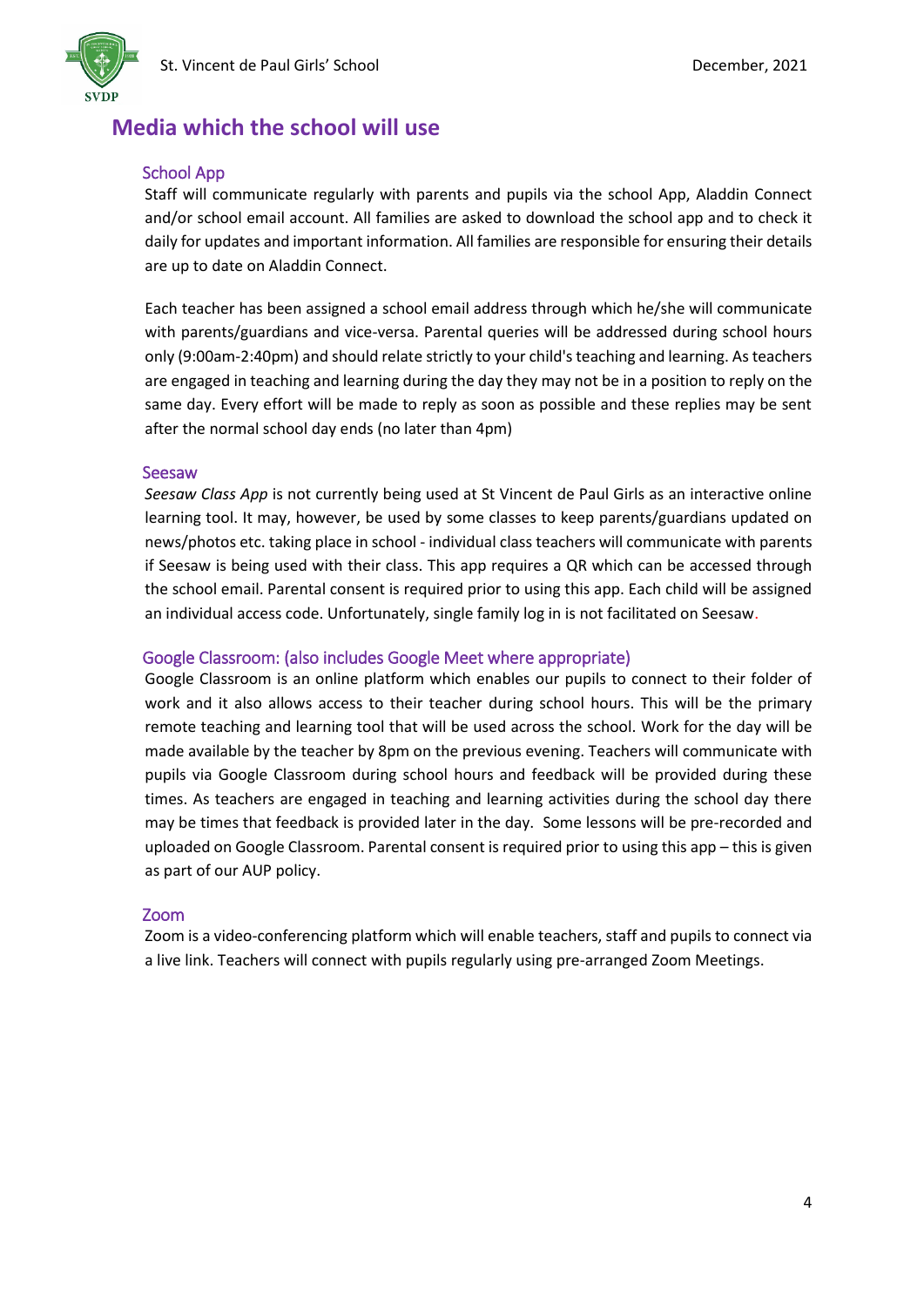

# **Rules for pupils using online communication**

### For submitting learning:

- 1. Submit meaningful work and pictures that are appropriate **have an adult take a look at your work before you send it.**
- 2. Use kind and friendly words in all communication, including any comments made.
- 3. Comments are only permitted when directed to do so by the teacher and should only be between the teacher and pupil, except in instances whereby the teacher gives permission for whole class commentary (e.g. birthdays, etc.)
- 4. Students are expected to uphold the same appropriate, safe and courteous conduct online as is expected offline.

### For video calls/Zoom:

- 1. Remember to ensure you join each Zoom meeting using your family name.
- 2. Under no circumstances should pictures, screenshots or recordings be taken of video calls. The only device permitted is the device being used for online teaching and learning, no other devices are permitted. Therefore, the only communication permitted is between teacher and pupil(s) and vice versa.
- 3. Remember our school rules they are still in place, even online.
- 4. Set up your device in a quiet space, with no distractions in the background.
- 5. Join the video with your microphone muted.
- 6. Raise your hand before speaking, just like you would do in class.
- 7. If you have the chance to talk, speak in your normal voice, using kind and friendly words.
- 8. Show respect by listening to others while they are speaking.
- 9. Ensure that you are dressed appropriately for the video call and video calls should take place in an appropriate setting with only the necessary resources/equipment present for the session as other items can be distracting for one's own learning and for others on the call.
- 10. Be on time set a reminder if it helps.
- 11. Enjoy! Don't forget to wave hello to everyone when you join!

### **Guidelines for parents and guardians**

### For learning

- 1. It is the responsibility of parents and guardians to ensure that pupils are supervised while they work online.
- 2. Check over the work which pupils send to their teacher, ensuring it is appropriate.
- 3. Continue to revise online safety measures with pupils.

# **Guidelines for 'live' video calls/zoom**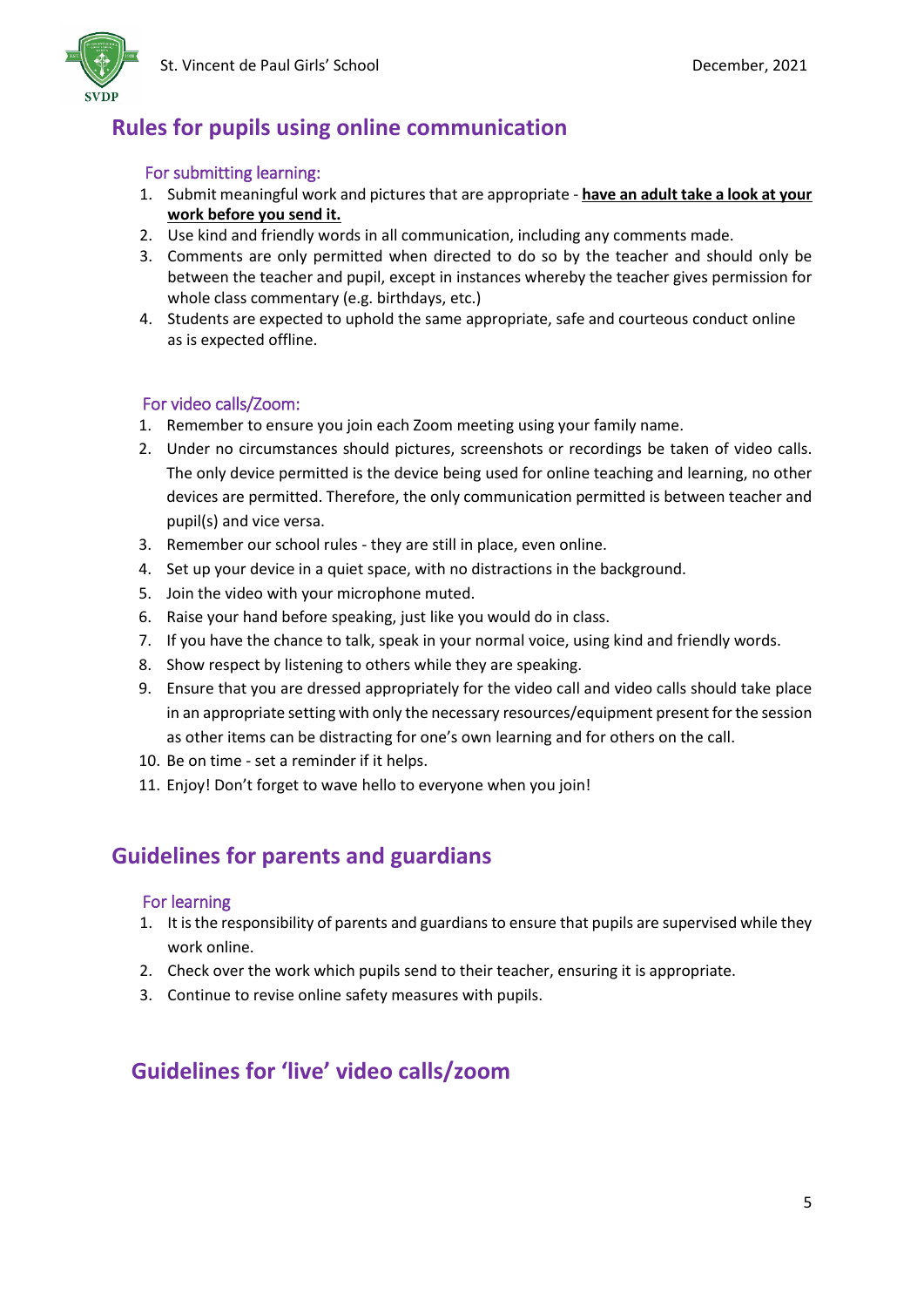

### For video calls/Zoom

- 1. Under no circumstances should pictures or recordings be taken of video calls the only device to be available to the child is the device being used for online teaching and learning, as per guidelines and rules for online communication.
- 2. Ensure that the school has the correct email address for inviting you to join apps and meetings.
- 3. The main purpose of a video call is to engage in online learning activities while maintaining a social connection between the school staff and pupils. Encourage pupils to listen and enjoy the experience.
- 4. Be aware that when participating in group video calls, you can be seen and heard unless you are muted or have disabled your camera.
- 5. You will automatically enter a waiting room when the code for a Zoom call has been entered. Please note that school staff will only accept users into video call if you can be identified by the display name on your zoom account. (i.e. Family Name)
- 6. Please ensure that your child is on time for a scheduled video, or they may be locked out. Please request to join the Zoom call approximately five minutes before the scheduled start time. This will give school staff time to verify your email address.
- 7. Make sure to familiarise your child with the software in advance. For video in particular, show them how to mute/unmute and turn the camera on/off.
- 8. Participants in the call should be dressed appropriately.
- 9. An appropriate background/room should be chosen for the video call.
- 10. For detailed information on GDPR and Zoom, please visi[t https://zoom.us/privacy](https://zoom.us/privacy)

It is important to note that any breach of the above guidelines will result in a discontinuation of this method of communication. A breach may also result in a person being immediately removed from a meeting or a meeting being immediately terminated.

# **Remote Teaching and Learning Protocols for Pupils**

- 1. Check assigned on work each day
- 2. Communication may only take place during normal school hours (no later than 4pm)
- 3. The normal school calendar will apply
- 4. The following school policies apply to remote teaching and learning:
	- a. Code of Behaviour
	- b. Anti- Bullying Policy
	- c. Acceptable Use Policy
- 5. Teaching and Learning best practice will continue to apply, with students expected to present all assignments to the best of their ability and on time, where possible in this evolving and unprecedented situation.

# **Remote Teaching and Learning Protocols for Parents**

- 1. We ask parents/guardians to ensure protocols for students are adhered to.
- 2. Check-in on their child's school work on a daily basis and talk to their child about the work being assigned.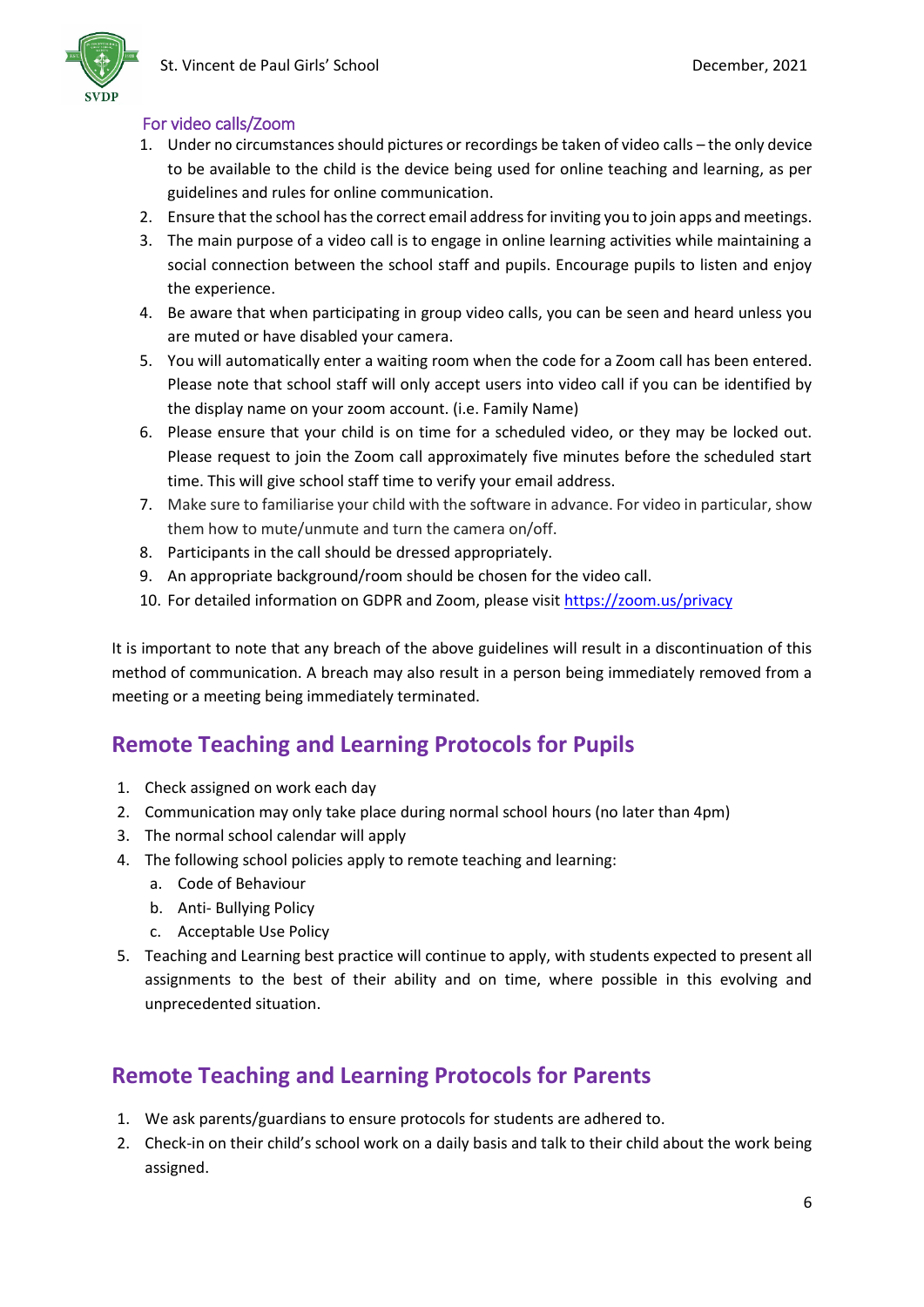

3. The health and wellbeing of all is paramount. Circumstances may change for any of us unexpectedly, teachers or parents, so please keep schooling in perspective and do not allow anything school related to impinge on your child negatively. You are the primary educator of your child and you make those calls. We encourage a little work every week day for routine. We provide work and guidance and ask parents and pupils to do their best and that is all.

# **Remote Teaching and Learning Protocols for Teachers/SNA's**

- 1. Check uploaded work during school hours
- 2. Communication may only take place during normal school hours (feedback can be provided outside school hours)
- 3. The normal school calendar will apply
- 4. The following school policies apply to remote teaching and learning:
	- a. Child Protection Policy
	- b. Data Protection Policy
- 5. Teaching and Learning best practice will continue to apply with students expected to present all assignments to the best of their ability and on time, where possible.

Protocols for Staff: When using the video conferencing app, Zoom, Google Hangouts please follow these guidelines;

- Use your class email address when setting up the Zoom account for class video conferencing
- Familiarise yourself with the application before use, especially the functions muting, sharing and 'hands up' options.
- Only admit participants from the waiting room whose email address you are familiar with it may be helpful if you have a list of the email addresses of the parents to hand, as they wait to be admitted
- From the outset be clear with the ground rules regarding the children's participation in the meeting e.g. use of hands up, muting etc. Below is an example of good practice in this regard but you can use whatever is appropriate for your context.
- Consent for children using Zoom is assumed (see above)
- If at any point you feel uncomfortable, end the call immediately and report your concerns to management.
- For security reasons generate a new meeting ID and password for each zoom meeting you hold.
- The teacher will be the last person to leave the video conference/live call or lesson.
- If no parent/guardian is present for one to one session (where applicable) this session will not proceed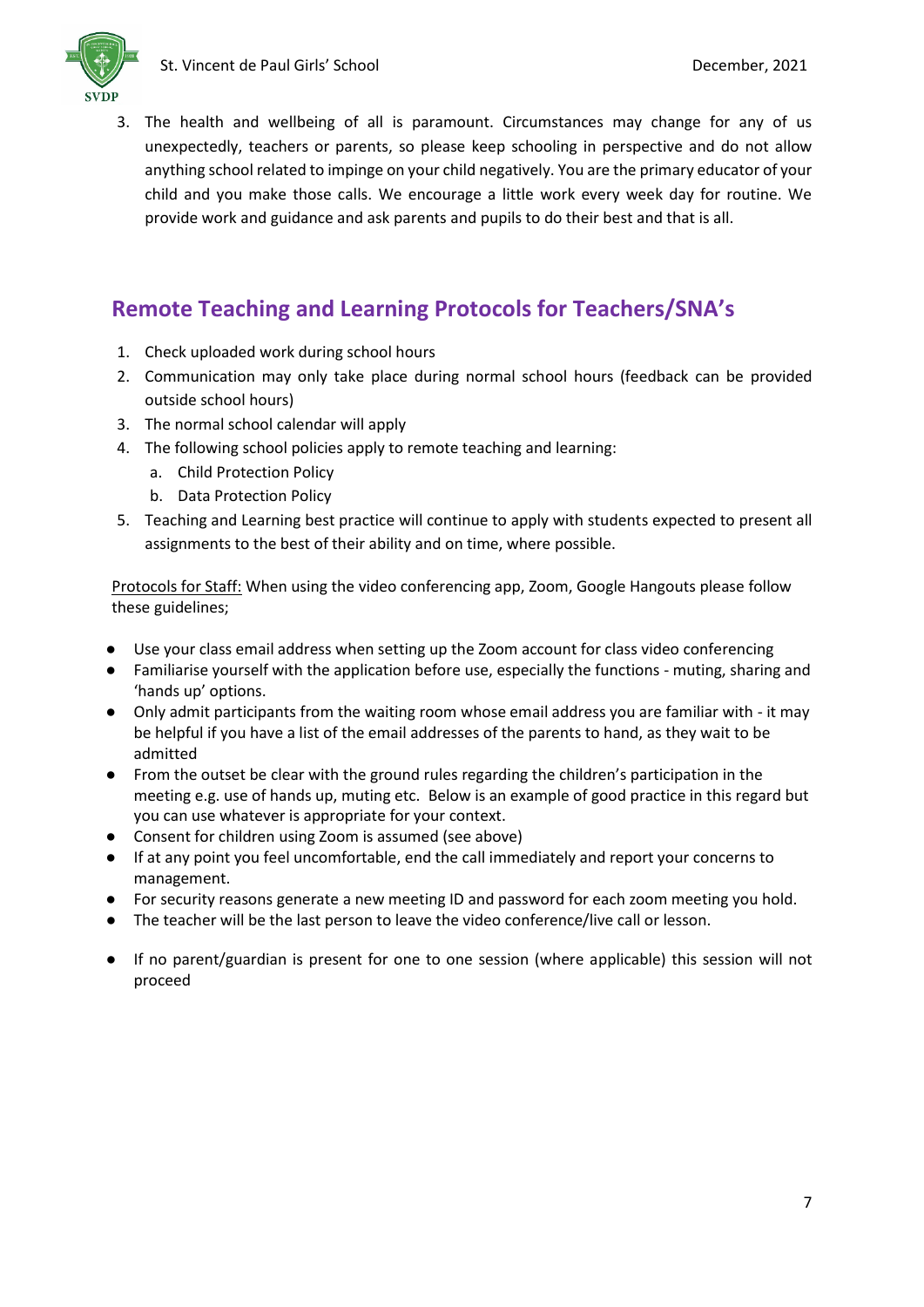

# **Remote Teaching and Learning Provision specifically for the following Covid-19 related scenarios**

### Provision for children who are at very high risk to Covid 19:

The school will engage directly with relevant parents, regarding remote educational provision for children who are deemed to be at **very high risk** to Covid-19 (see HSE Guidelines) where medical certification has been provided to the school.

Provision for all other children who are instructed to self-isolate by their GP or HSE Public Health, educational provision will be provided as follows:

- **1. Children who are awaiting Covid 19 test results for themselves or a family member and have not been instructed by their GP/HSE to isolate at home for a specified time.**  These pupils will be supported to catch up on their learning on their return to school.
- **2. Children isolating at home on instruction from their GP/HSE due to a confirmed case within their own family/close contact in a residential setting (as per HSE isolation period).**  Teacher will link in with the pupil via Google-Classroom (not video conferencing).
- **3. School POD (group of six) instructed by HSE Pubic Health to self-isolate.**  Teacher will link in with the pupils via Google-Classroom (not video conferencing)
- **4. School bubble (whole class) instructed by HSE Public Health to self-isolate (as per HSE isolation period).**

Teacher will engage with the bubble daily on Google Classroom and on Zoom.

**5. Whole school closure as instructed by HSE Public Health (duration of closure will be advised by Public Health)**

Teachers will engage with pupils, using a blended approach of pre-recorded lessons, Seesaw/Google Classroom and live contact on Zoom.

**Please note that the current situation is quite fluid and these circumstances may vary throughout the year.**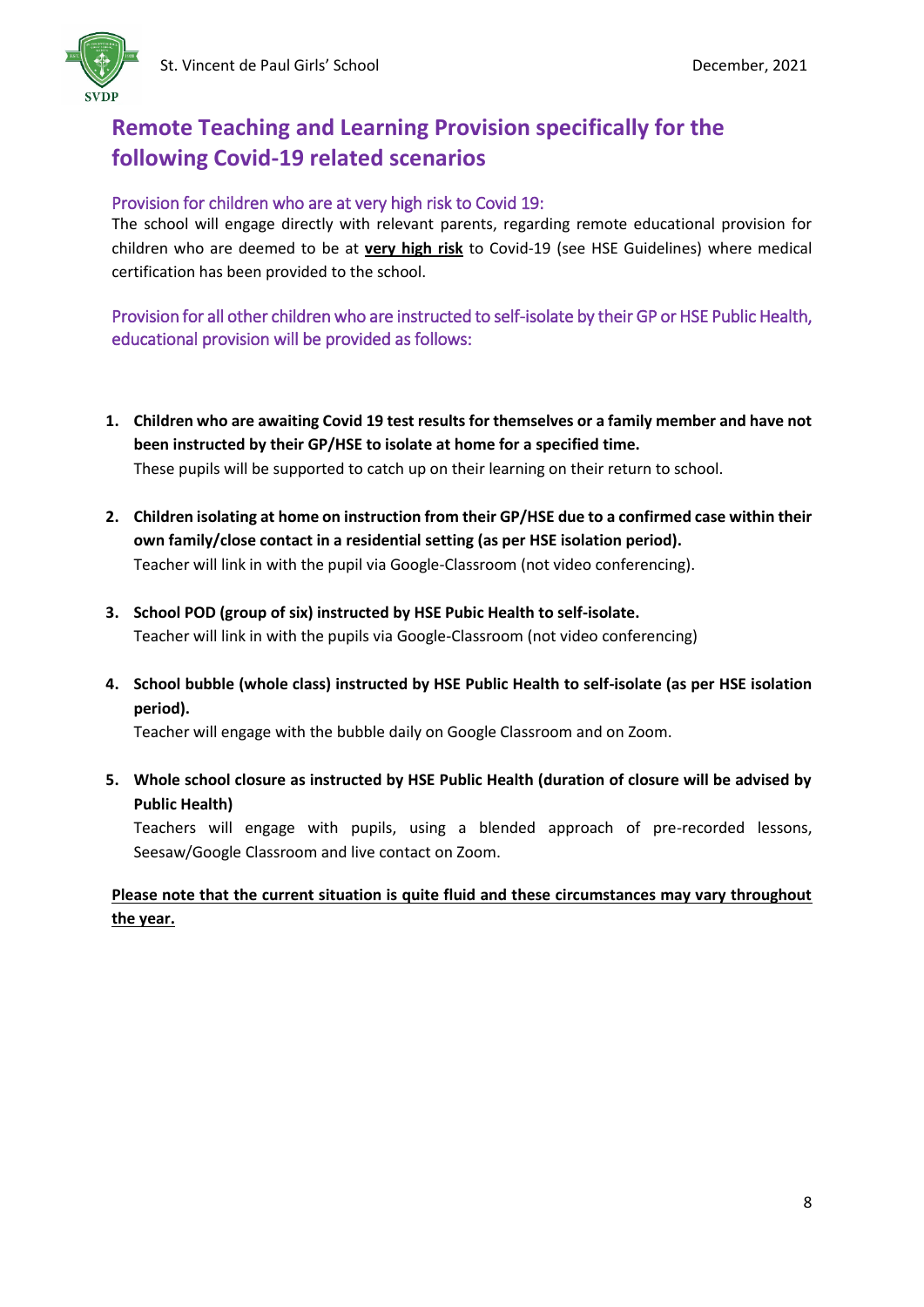

### **Summary:**

- 1. Do what you can, within your circumstances. Forget about following books and workbooks outside of the work set by teachers for the moment.
- 2. There will be no school work set for planned school closures/holidays. There will be no interaction on Zoom, Seesaw or Google Classroom during these times
- 3. Please keep abreast of postings on the school app (Aladdin)  $-$  it is our main mode of communication.
- 4. We ask parents/guardians, students and teachers to ensure protocols are adhered to at all times.
- 5. If you have yet to connect to any of the on-line platforms/school App, please do so. If you are experiencing difficulties, please email the school and we will assist you in any way that we can and please contact the school with any further queries you may have.

We thank the school community for adhering to the above guidelines for everyone's safety and welfare.

This plan was ratified by the BOM of St Vincent de Paul Girls' School on:

|                                                                                    | and is subject to change, in light of any guidance |
|------------------------------------------------------------------------------------|----------------------------------------------------|
| or instruction received from Department of Education and Skills/HSE Public Health. |                                                    |

Signed: \_\_\_\_\_\_\_\_\_\_\_\_\_\_\_\_\_\_\_\_\_\_\_\_\_\_\_\_\_\_\_\_\_\_\_\_\_\_\_\_

Chairperson BOM

 $Signed:$ 

Principal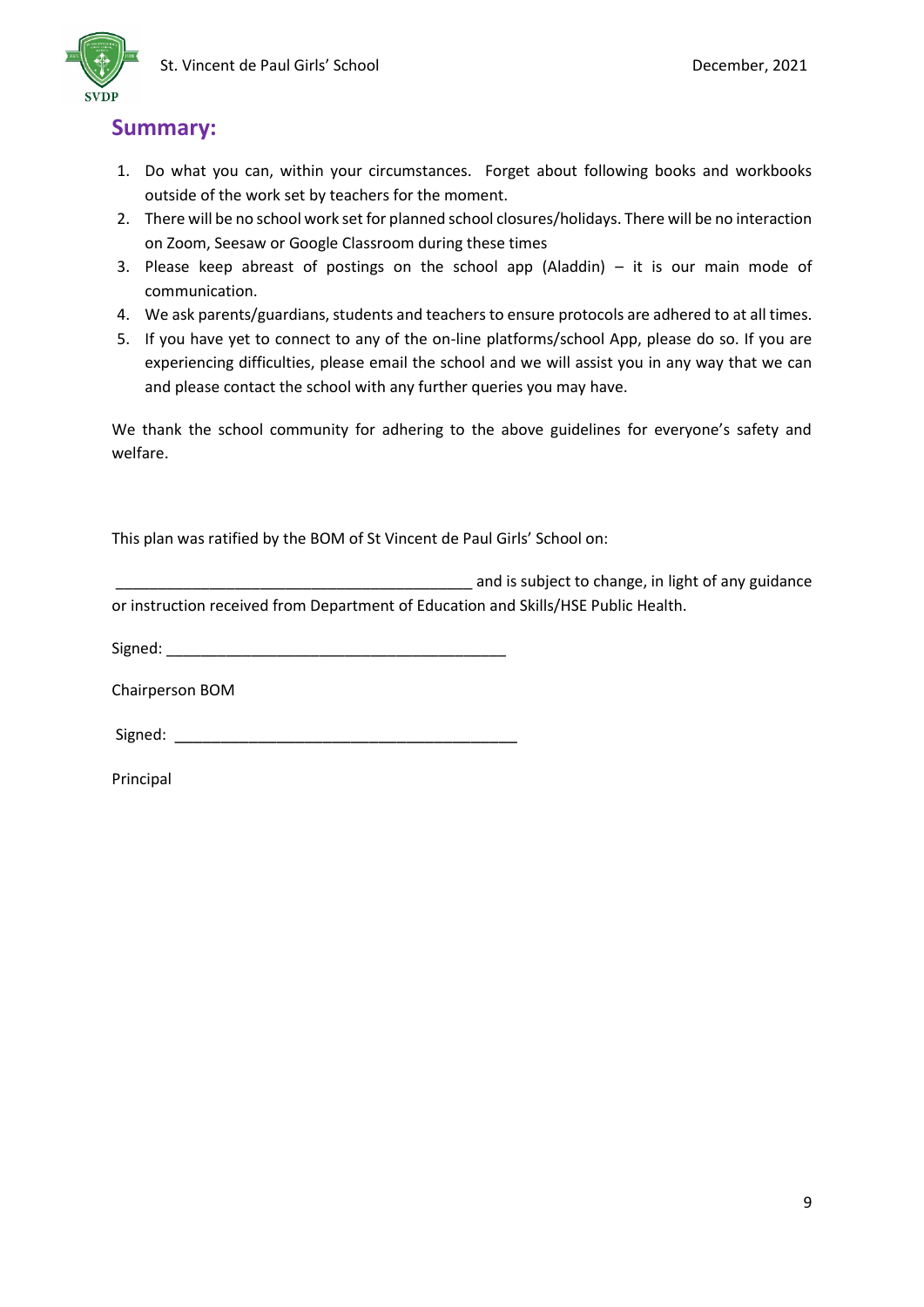

# **Recommended Apps**

In addition to a pared back plan of work for your child/children, we suggest the following Apps for your child's use too, if you can access them. If not, do not worry, they are helpful but not essential.

- Cúla 4: Excellent for younger pupils for Irish vocab very child friendly. There are also videos of your children's favourite cartoons here as Gaeilge which would be useful to watch occasionally to keep up with Irish.
- Doulingo: most suitable from 2nd class upwards. Excellent app. Tests your child Irish ability level at the start and they work away at their own level for 10mins daily.
- Mathduel: For tables. Fun and interactive.
- Starfall: For spellings. Again, very child friendly and useful to keep spellings progressing without feeling like schoolwork.
- Jolly Phonics App: to keep up phonics learning for infant classes.
- Dolch words Apps (there is a wide range available): for the development of sight words.
- Nessy Apps: for reading for pupils with dyslexia or difficulties.
- PinkFong: Digital stories for infant classes. Excellent and engaging.
- Khan Academy: Useful for maths for older pupils especially.
- Kahoot: for general knowledge and quizzes.
- Toontastic: probably the best app ever for digital storytelling pupils can devise their own digital story, picking a range of characters, settings, even musical background. They plan a beginning, middle and end to their story and can record their own voices to tell the story.
- Puppetpals: similar to toontastic useful for younger pupils. They can record themselves telling the story also.
- Lightbot Coding app super for all ages.